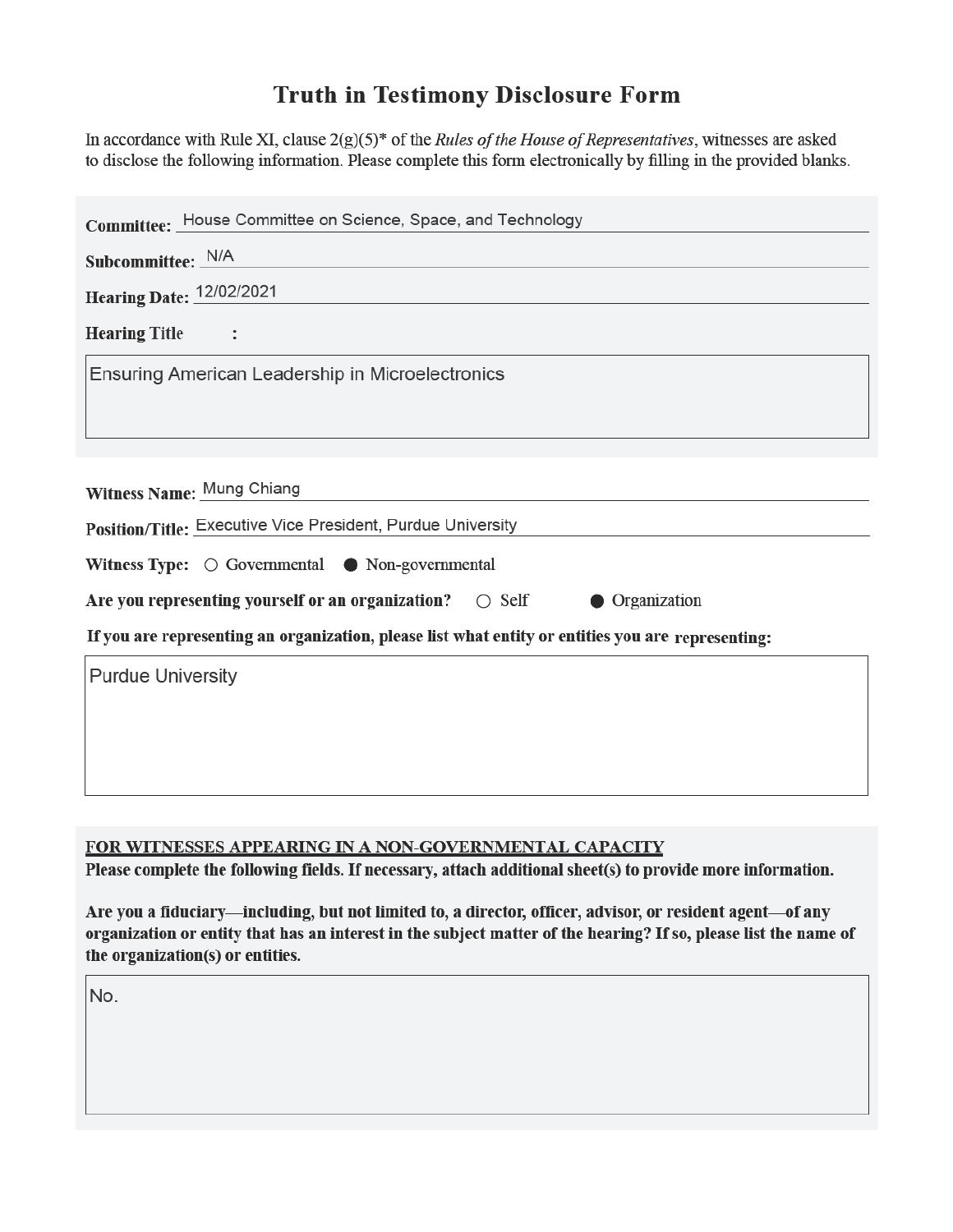Please list any federal grants or contracts (including subgrants or subcontracts) related to the hearing's subject matter that you, the organization(s) you represent, or entities for which you serve as a fiduciary have received in the past thirty-six months from the date of the hearing. Include the source and amount of each grant or contract.

Please see attached list of relevant grants.

Please list any contracts, grants, or payments originating with a foreign government and related to the hearing's subject that you, the organization(s) you represent, or entities for which you serve as a fiduciary have received in the past thirty-six months from the date of the hearing. Include the amount and country of origin of each contract or payment.

Please see attached list of relevant grants.

## Please complete the following fields. If necessary, attach additional sheet(s) to provide more information.

 $\Box$  I have attached a written statement of proposed testimony.

 $\triangledown$  I have attached my curriculum vitae or biography.

\*Rule XI, clause 2(g)(5), of the U.S. House of Representatives provides:

(5)(A) Each committee shall, to the greatest extent practicable, require witnesses who appear before it to submit in advance written statements of proposed testimony and to limit their initial presentations to the committee to brief summaries thereof.

(B) In the case of a witness appearing in a non-governmental capacity, a written statement of proposed testimony shall include— (i) a curriculum vitae; (ii) a disclosure of any Federal grants or contracts, or contracts, grants, or payments originating with a foreign government, received during the past 36 months by the witness or by an entity represented by the witness and related to the subject matter of the hearing; and (iii) a disclosure of whether the witness is a fiduciary (including, but not limited to, a director, officer, advisor, or resident agent) of any organization or entity that has an interest in the subject matter of the hearing.

(C) The disclosure referred to in subdivision (B)(iii) shall include—(i) the amount and source of each Federal grant (or subgrant thereof) or contract (or subcontract thereof) related to the subject matter of the hearing; and (ii) the amount and country of origin of any payment or contract related to the subject matter of the hearing originating with a foreign government.

(D) Such statements, with appropriate redactions to protect the privacy or security of the witness, shall be made publicly available in electronic form 24 hours before the witness appears to the extent practicable, but not later than one day after the witness appears.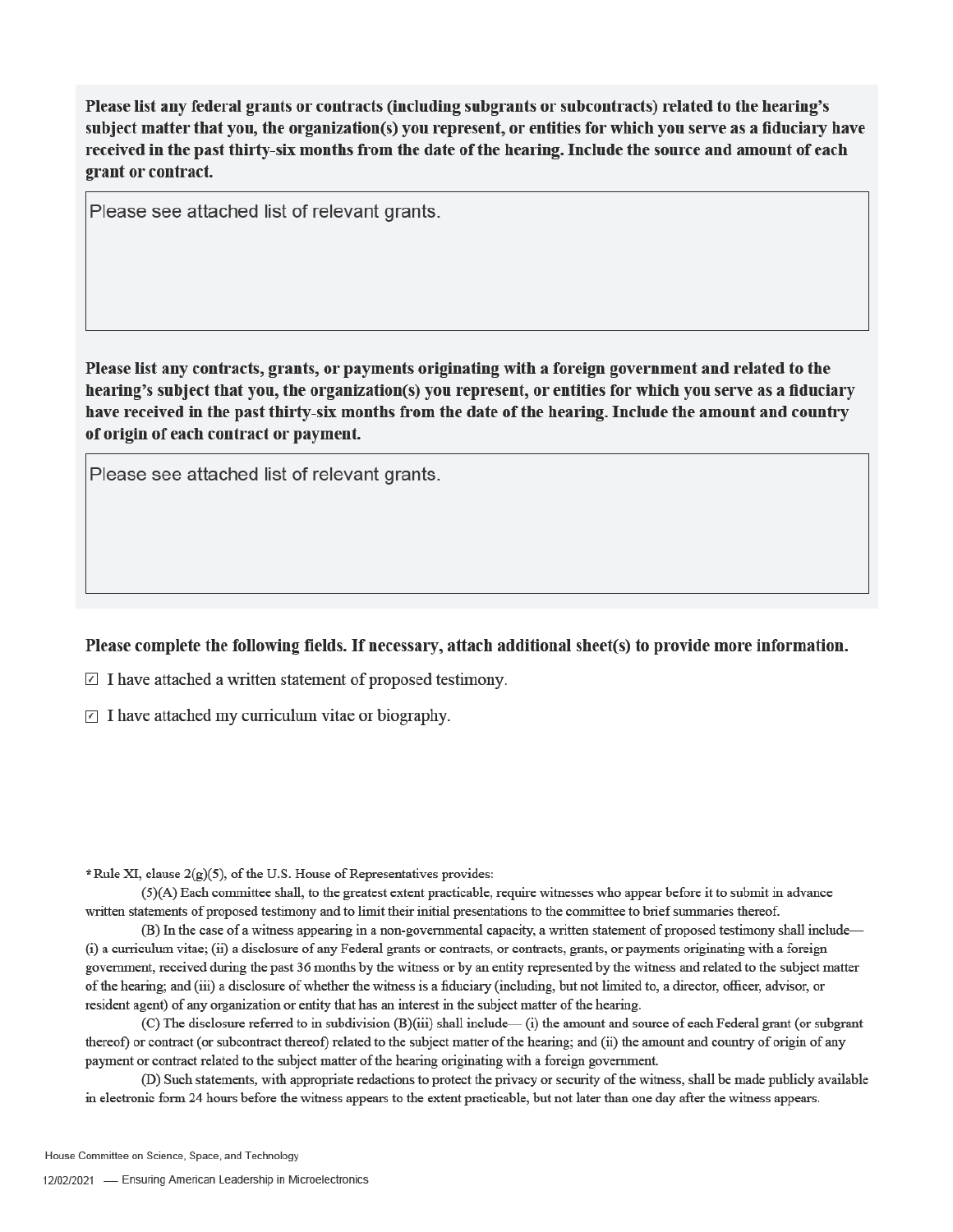## **False Statements Certification**

Knowingly providing material false information to this committee/subcommittee, or knowingly concealing material information from this committee/subcommittee, is a crime (18 U.S.C. § 1001). This form will be made part of the hearing record.

|                   | 11/30/21 |
|-------------------|----------|
| Witness signature | Date     |

House Committee on Science, Space, and Technology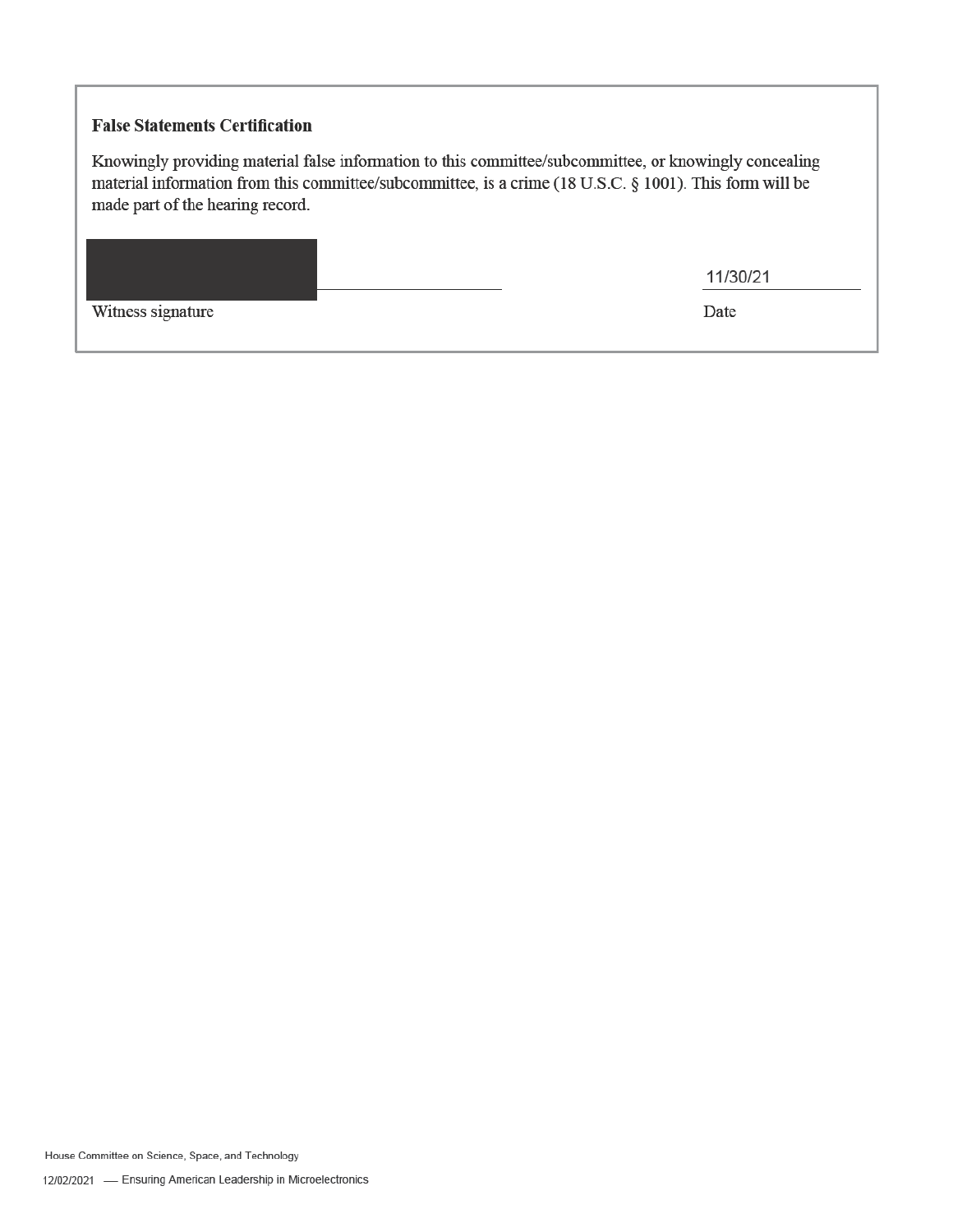| <b>Grant Type</b>                 | <b>Country</b>           | <b>Grant</b><br><b>Create</b><br><b>Date</b> | <b>Grant Title</b>                                                                                                                                                                          | <b>Grant Value</b><br><b>Awarded to</b><br><b>Date</b> |
|-----------------------------------|--------------------------|----------------------------------------------|---------------------------------------------------------------------------------------------------------------------------------------------------------------------------------------------|--------------------------------------------------------|
| 1 Fed - Natl. Science Foundation  | US                       | 7/3/2018                                     | Network for Computational Nanotechnology -<br><b>Cyber Platform</b>                                                                                                                         | 29,092,392                                             |
| 2 Fed - Natl. Science Foundation  | <b>US</b>                | 7/3/2018                                     | From Atomic Scale Strain Probing to Smart 3D<br>Interface Design                                                                                                                            | 722,267                                                |
| 3 Fed - Natl. Science Foundation  | $\overline{\mathsf{US}}$ | 7/3/2018                                     | SaTC: CORE: Small: Collaborative: EM and<br>Power Side-Channel Attack Immunity through<br><b>High-Efficiency Hardware Obfuscations</b>                                                      | 250,000                                                |
| 4 Fed - Natl. Science Foundation  | <b>US</b>                | 7/3/2018                                     | Novel phase change materials with tunable<br>transition properties                                                                                                                          | 417,497                                                |
| 5 Fed - Natl. Science Foundation  | <b>US</b>                | 9/13/2018                                    | RAISE-TAQS: Multifunctional hybrid quantum<br>systems for spin-based quantum control and<br>metrology                                                                                       | 1,185,968                                              |
| 6 Fed - Natl. Science Foundation  | <b>US</b>                | 5/20/2019                                    | Collaborative Research: ECCS-EPSRC:<br>Development of uniform, low power, high density<br>resistive memory by vertical interface and defect<br>design                                       | 250,000                                                |
| 7 Fed - Natl. Science Foundation  | $\overline{\mathsf{US}}$ | 6/28/2019                                    | Collaborative: Summit on big data and<br>cyberinfrastructure in material research                                                                                                           | 106,913                                                |
| 8 Fed - Natl. Science Foundation  | <b>US</b>                | 7/12/2019                                    | <b>EAGER: Collaborative Research: Machine-</b><br>Learning based Side-Channel Attack and<br><b>Hardware Countermeasures</b>                                                                 | 150,000                                                |
| 9 Fed - Natl. Science Foundation  | $\overline{\mathsf{US}}$ | 8/20/2019                                    | DMREF: Discovery of high-temperature, oxidation-<br>resistant, complex, concentrated alloys via data<br>science driven multi-resolution experiments and<br>simulations                      | 1,738,752                                              |
| 10 Fed - Natl. Science Foundation | <b>US</b>                | 9/20/2019                                    | QII-TAQS: Majorana Nanomanipulation for<br><b>Topological Quantum Computing</b>                                                                                                             | 300,000                                                |
| 11 Fed - Natl. Science Foundation | $\overline{\mathsf{US}}$ | 1/13/2020                                    | I-Corps: Secure 2FA with Wearable Hardware Key<br>using Human Body as a Wire                                                                                                                | 50,000                                                 |
| 12 Fed - Natl. Science Foundation | <b>US</b>                | 2/4/2020                                     | <b>CAREER: Body-Wire: Transforming Healthcare</b><br>using Secure Human Body Connected Intelligent<br><b>Nodes</b>                                                                          | 175,702                                                |
| 13 Fed - Natl. Science Foundation | <b>US</b>                | 6/16/2020                                    | FET: Small: Ferroelectric Transistor based Spiking<br>Neural Networks with Adaptive Learning for Edge<br>AI: From Devices to Algorithms                                                     | 499,998                                                |
| 14 Fed - Natl. Science Foundation | <b>US</b>                | 7/10/2020                                    | Novel two phase vertically aligned<br>nanocomposites beyond oxides                                                                                                                          | 542,471                                                |
| 15 Fed - Natl. Science Foundation | <b>US</b>                | 7/22/2020                                    | Development of resonators on high temperature<br>piezoelectric materials for harsh environment<br>sensor and oscillator applications                                                        | 70,000                                                 |
| 16 Fed - Natl. Science Foundation | <b>US</b>                | 9/16/2020                                    | Collaborative Research: SWIFT: LARGE: Broker-<br>Controlled Coexistence of 5G Wireless Artificially<br>Intelligent Power Amplifier Array (AIPAA) with<br><b>Passive Weather Radiometers</b> | 421,666                                                |
| 17 Fed - Natl. Science Foundation | <b>US</b>                | 5/4/2021                                     | Collaborative Research: FET: Medium:<br>Probabilistic Computing Through Integrated Nano-<br>devices ? A Device to Systems Approach                                                          | 660,000                                                |
| 18 Fed - Natl. Science Foundation | <b>US</b>                | 7/21/2021                                    | <b>EAGER: Synchronized Quantum Oscillation</b><br>between Light and Atoms on a Resonator                                                                                                    | 250,000                                                |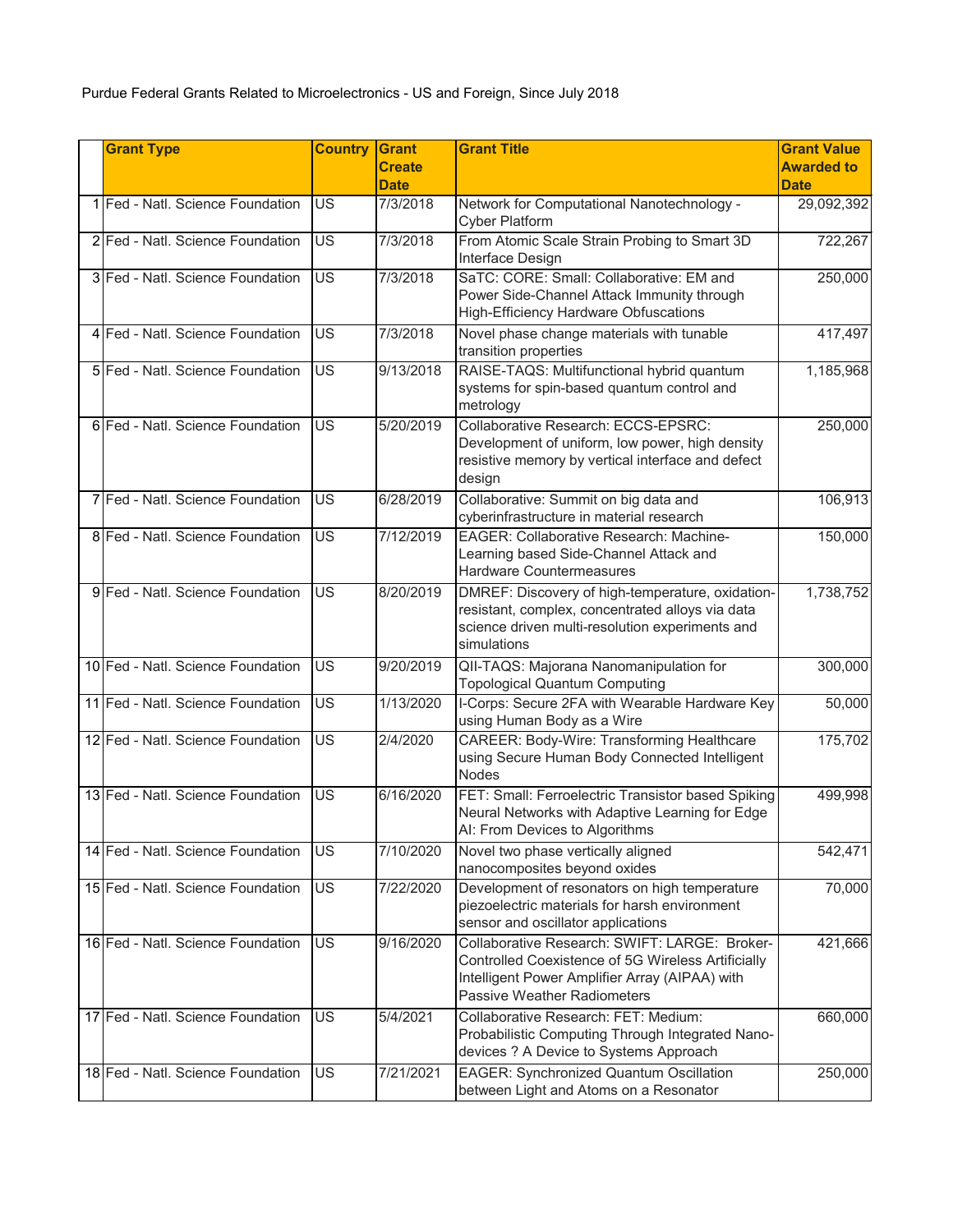| 19 Fed - Natl. Science Foundation | <b>US</b>                | 8/12/2021             | FMRG: Cyber: Privacy-Preserving Tiny Machine<br>Learning Edge Analytics Enabling Al-Commons<br>for Manufacturing                     | 2,999,999  |
|-----------------------------------|--------------------------|-----------------------|--------------------------------------------------------------------------------------------------------------------------------------|------------|
| 20 Fed - Natl. Science Foundation | $\overline{\mathsf{US}}$ | 8/12/2021             | Planning Grant: Engineering Research Center for<br>Resilient Al Network (RAIN) for next-generation<br>manufacturing                  | 100,000    |
| 21 Fed - Natl. Science Foundation | $\overline{\mathsf{US}}$ | 9/1/2021              | Collaborative Research:FET: Medium:<br>Neuroplane: Scalable Deep Learning through<br>Gate-tunable MoS2I Crossbars                    | 224,776    |
| 22 Fed - DHHS                     | <b>US</b>                | 7/23/2021             | Development of a Silica Dust Direct Reading<br>Sampler with Selectivity for Dust Components and<br>Size                              | 90,000     |
| 23 Fed - Dept. of Defense         | US                       | $\frac{1}{7}{3/2018}$ | <b>Ballistic Phosphorene Transistor</b>                                                                                              | 650,000    |
| 24 Fed - Dept. of Defense         | <b>US</b>                | 7/3/2018              | Purdue Tier II Membership in Next Flex (Flexible<br>Hybrid Electronics Innovation Institute)                                         |            |
| 25 Fed - Dept. of Defense         | $\overline{\mathsf{US}}$ | 7/3/2018              | SPIKING-NEURAL COMPUTING: DEVICES,<br>CIRCUITS, AND FABRICATION                                                                      | 512,793    |
| 26 Fed - Dept. of Defense         | $\overline{\mathsf{US}}$ | 7/3/2018              | PC@Xtreme - Predictive Chemistry & Physics at<br>Extreme Temperature and Pressure: Molecules,<br><b>Crystals and Microstructures</b> | 7,440,300  |
| 27 Fed - Dept. of Defense         | $\overline{\mathsf{US}}$ | 7/3/2018              | Wang - Explore the fundamentals for field-<br>enhanced mass transport phenomena in ceramics                                          | 3,000,000  |
| 28 Fed - Dept. of Defense         | <b>US</b>                | 7/3/2018              | New phase change materials for photonics: from<br>in-silico design to novel device concepts                                          | 596,667    |
| 29 Fed - Dept. of Defense         | $\overline{\mathsf{US}}$ | 11/9/2018             | Non-Equilibrium Quantum Computing with Spins<br>in Semiconductors                                                                    | 508,363    |
| 30 Fed - Dept. of Defense         | $\overline{\mathsf{US}}$ | 7/16/2019             | Wideband and High-Power Reconfigurable<br>Plasma Matching Network for Compact and<br><b>Efficient Phased Array Emitters</b>          | 1,101,294  |
| 31 Fed - Dept. of Defense         | $\overline{\mathsf{US}}$ | 8/30/2019             | Low Power Compact Non-Volatile Memory and In-<br>Memory Compute Architectures enabled by 2D<br><b>Piezoelectric Transistors</b>      | 779,998    |
| 32 Fed - Dept. of Defense         | US                       |                       | 10/11/2019 Field Emitter Robust Vacuum Integrated<br>Nanoelectronics (FERVIN)                                                        | 366,464    |
| 33 Fed - Dept. of Defense         | <b>US</b>                | 12/17/2019            | Radiation-Hard Microelectronics Workforce<br>Development Consortium                                                                  | 16,305,270 |
| 34 Fed - Dept. of Defense         | $\overline{\mathsf{US}}$ | 12/19/2019            | Probe the defect generation and propagation<br>mechanisms in flash sintered high temperature<br>ceramics via in situ TEM             | 360,000    |
| 35 Fed - Dept. of Defense         | <b>US</b>                | 2/13/2020             | Integrated, Scalable Design Prototyping Process<br>to Improve the Specific Power Efficiency of<br>Radars                             | 245,183    |
| 36 Fed - Dept. of Defense         | <b>US</b>                | 5/13/2020             | PERFECT - Performance Enhancement of Robust<br>GaN MOSHFETs by Ferroelectric Dielectric and<br>Negative Capacitance Effect           | 370,000    |
| 37 Fed - Dept. of Defense         | <b>US</b>                | 5/15/2020             | 2D layered multiferroic oxide systems with tunable<br>electromagnetic properties                                                     | 270,000    |
| 38 Fed - Dept. of Defense         | $\overline{\mathsf{US}}$ | 6/19/2020             | Integrated system for in situ study of ceramic<br>sintering mechanism and mechanical properties                                      | 297,415    |
| 39 Fed - Dept. of Defense         | US                       | 10/13/2020            | Pilot Health monitoring in Rf-denied environemnt<br>using Human Body as a Wire                                                       | 7,500      |
| 40 Fed - Dept. of Defense         | <b>US</b>                | 11/30/2020            | Nuclear Hyperpolarization assisted Hybrid<br><b>Quantum Sensor Magnetometry</b>                                                      | 68,750     |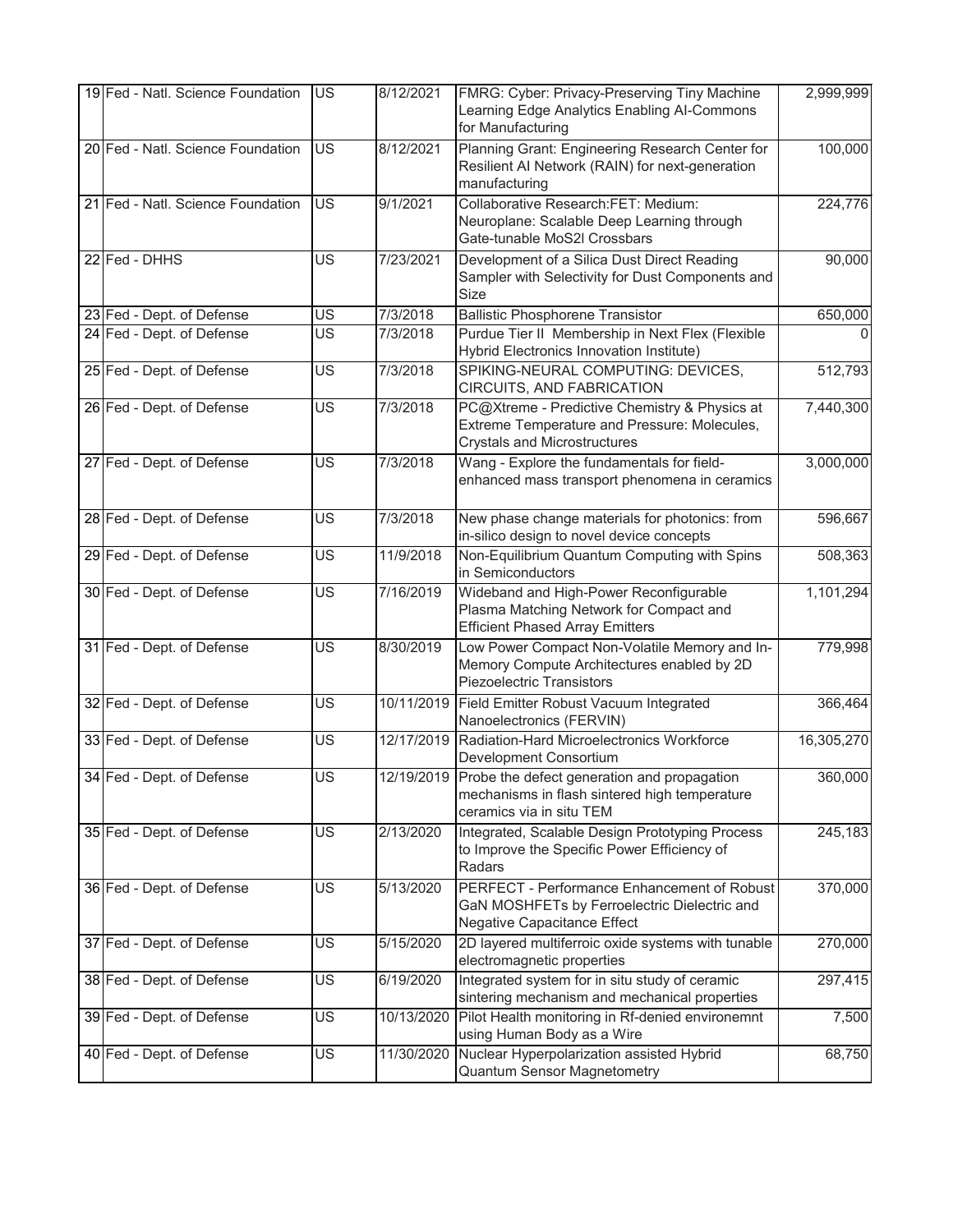| 41 Fed - Dept. of Defense  | <b>US</b>                | 3/1/2021   | Process Development, Device Fabrication and<br>Characterization in Support of BAE Broadband<br>Electronic-warfare-transceivers enabled by<br>Adaptive Magnetostatic-wave-technology (BEAM)<br>program | 190,000   |
|----------------------------|--------------------------|------------|-------------------------------------------------------------------------------------------------------------------------------------------------------------------------------------------------------|-----------|
| 42 Fed - Dept. of Defense  | <b>US</b>                | 4/9/2021   | USPAE Proposal to CIR CS-20-1302 for Lead<br><b>Free Defense Electronics</b>                                                                                                                          | 6,231,348 |
| 43 Fed - Dept. of Defense  | <b>US</b>                | 6/10/2021  | Phase 2: Pilot Health monitoring in Rf-denied<br>environemnt using Human Body as a Wire                                                                                                               | 75,000    |
| 44 Fed - Dept. of Defense  | <b>US</b>                | 7/9/2021   | Phase 2: DARPA SCATE: Synthesizable<br>Countermeasure for EM Side-Channel Attack                                                                                                                      | 105,000   |
| 45 Fed - Dept. of Defense  | <b>US</b>                | 7/23/2021  | Novel Thermal Management Solutions for<br><b>Advanced Power Converter Applications</b>                                                                                                                | 42,368    |
| 46 Fed - Dept. of Defense  | <b>US</b>                | 8/15/2021  | Phonon Engineering the Coherence of Diamond<br><b>Color Centers for Quantum Networks</b>                                                                                                              | 110,000   |
| 47 Fed - Dept. of Defense  | US                       | 9/24/2021  | Nitride-on-Nitride Microwave to Optical Converter                                                                                                                                                     | 325,000   |
| 48 Fed - Dept. of Defense  | <b>US</b>                | 9/29/2021  | Mechanically Modulated Microwave Circulator<br>using Cryogenic-MEMS Switches                                                                                                                          | 100,000   |
| 49 Fed - Dept. of Defense  | <b>US</b>                | 9/29/2021  | NINJA LASER: Nitride-on-Nitride low-Jitter Agile<br><b>LASER</b>                                                                                                                                      | 350,000   |
| 50 Fed - Dept. of Defense  | US <sup></sup>           | 9/30/2021  | Policy Innovations to Enhance the STEM Talent<br>Pipeline                                                                                                                                             | 200,000   |
| 51 Fed - Dept. of Defense  | <b>US</b>                | 11/19/2021 | <b>ENERGY-EFFICIENT VISION-BASED</b><br>NAVIGATION THROUGH EVENT-BASED<br>SENSING AND HYBRID NEURAL NETWORKS                                                                                          | 736,088   |
| 52 Fed - Dept. of Energy   | $\overline{US}$          | 8/19/2018  | Critical Material Institute Year 6 and 7                                                                                                                                                              | 3,214,100 |
| 53 Fed - Dept. of Energy   | <b>US</b>                | 7/19/2019  | Achieving Long Range Ordering in Oxide-Metal<br>Hybrid Materials ?A Combined Experimental and<br>Modeling Approach                                                                                    | 700,000   |
| 54 Fed - Dept. of Energy   | <b>US</b>                | 8/26/2019  | Direct Observation of Fractional Quantum Hall<br>Quasiparticle Braiding Statistics via Interferometry                                                                                                 | 857,000   |
| 55 Fed - Dept. of Energy   | <b>US</b>                | 11/17/2020 | From Atoms to Devices: Advancing<br>Nanoelectronics through Atomic Scale Electron<br>Energy-Loss Spectroscopy Characterization                                                                        | 40,000    |
| 56 Fed - Dept. of Energy   | <b>US</b>                | 11/19/2020 | Sandia-Purdue Academic Alliance: High-power<br><b>Tunable Limiters/Switches</b>                                                                                                                       | 160,000   |
| 57 Fed - Dept. of Energy   | $\overline{\mathsf{US}}$ | 12/2/2020  | LDRD/Sandia Academic Alliance (SAA)- Novel 2D<br>oxides for strong multiferroic coupling towards<br>reconfigurable devices                                                                            | 70,000    |
| 58 Fed - Dept. of Energy   | <b>US</b>                | 6/23/2021  | Ultra-Light, inTegrated, Reliable, Aviation-class,<br>Co-Optimized Motor & Power converter with<br>Advanced Cooling Technology (ULTRA-<br>COMPACT)                                                    | 105,374   |
| 59 Fed - Dept. of Interior | US                       | 10/8/2018  | MCOQA: Mechanically-driven, COherence-<br>enhanced Quantum Angle sensor                                                                                                                               | 2,320,920 |
| 60 Fed - Dept. of Commerce | <b>US</b>                | 11/30/2018 | NEW LIMITS - NEW materials for LogIc, Memory<br>and InTerconnectS                                                                                                                                     | 5,550,918 |
| 61 Fed - Dept. of Defense  | $\overline{\mathsf{US}}$ | 6/22/2021  | Non-Equilibrium Electron Thermodynamics for<br>Solid-state Power Generation and Deep<br><b>Cryocooling of Electronic Devices</b>                                                                      | 505,132   |
| 62 Fed - Dept. of Defense  | <b>US</b>                | 8/27/2021  | <b>TOPOLOGICAL PLASMA STRUCTURES FOR</b><br>CONTROL OF ELECTROMAGNETIC<br><b>INTERACTIONS</b>                                                                                                         | 2,500,000 |
| 63 Fed - Dept. of Energy   | <b>US</b>                | 7/3/2018   | Integrated growth and ultra-low temperature<br>transport study of the 2nd Landau level of the two-<br>dimensional electron gas                                                                        | 2,333,966 |